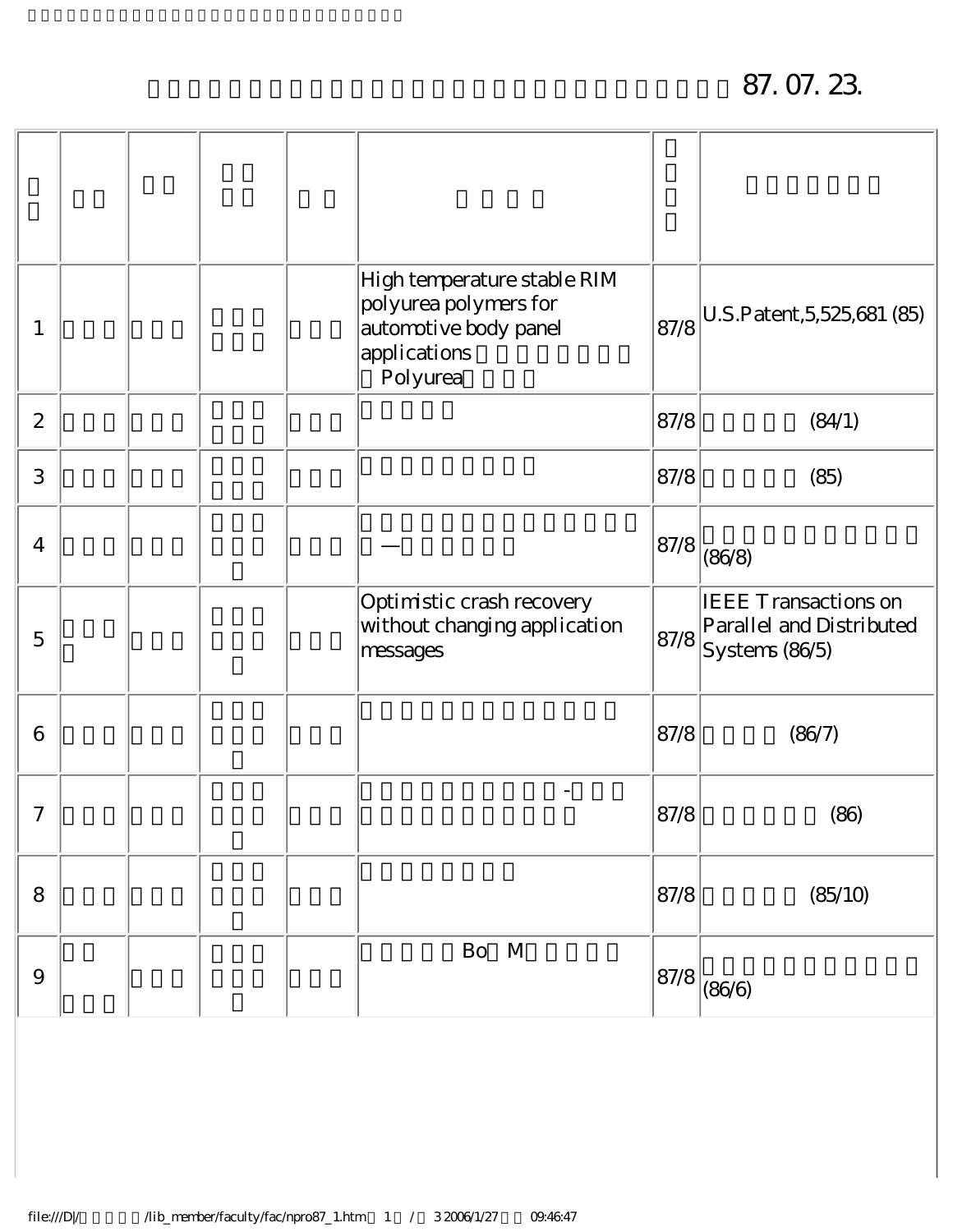| 10 |  |  | Reentry difficulty, life<br>satisfaction, and psychological<br>well - being of Taiwanese<br>students who have returned<br>from the United States                                                                   | 87/8 | Doctoral dissertation<br>University of Florida<br>(85/12) |
|----|--|--|--------------------------------------------------------------------------------------------------------------------------------------------------------------------------------------------------------------------|------|-----------------------------------------------------------|
| 11 |  |  | Between self and others: A<br>Qualitative Study of the career<br>construction process of college<br>track students in T aiwan                                                                                      | 87/8 | (87/2)                                                    |
| 12 |  |  | Nucleic acids structure and<br>recognition                                                                                                                                                                         | 87/8 | Nature Structural<br>Biology (86/10)                      |
| 13 |  |  |                                                                                                                                                                                                                    | 87/8 | (84/6)                                                    |
| 14 |  |  | Molecular cloning and<br>characterization of mRNAs<br>from a subtractive Gl phase<br>cDNA library<br>GI<br><b>DNA</b><br><b>RNA</b>                                                                                |      | 87/8 Aubrrn University (83)                               |
| 15 |  |  |                                                                                                                                                                                                                    |      | 87/8 Marcromolecules (84)                                 |
| 16 |  |  | Improvement of Fluorine<br>Effect under High Field Stress<br>in Tungsten Polycide Gate<br>Metal-Oxide-Semiconductor<br>Field-effect Transistor with<br>Oxynitride and/or Reoxidized-<br>Oxynitride Gate dielectric |      | 87/8 Jpn.J.Appl.Phys. (85/5)                              |
| 17 |  |  |                                                                                                                                                                                                                    |      | $87/8$ (86/6)                                             |

 $\overline{\phantom{a}}$